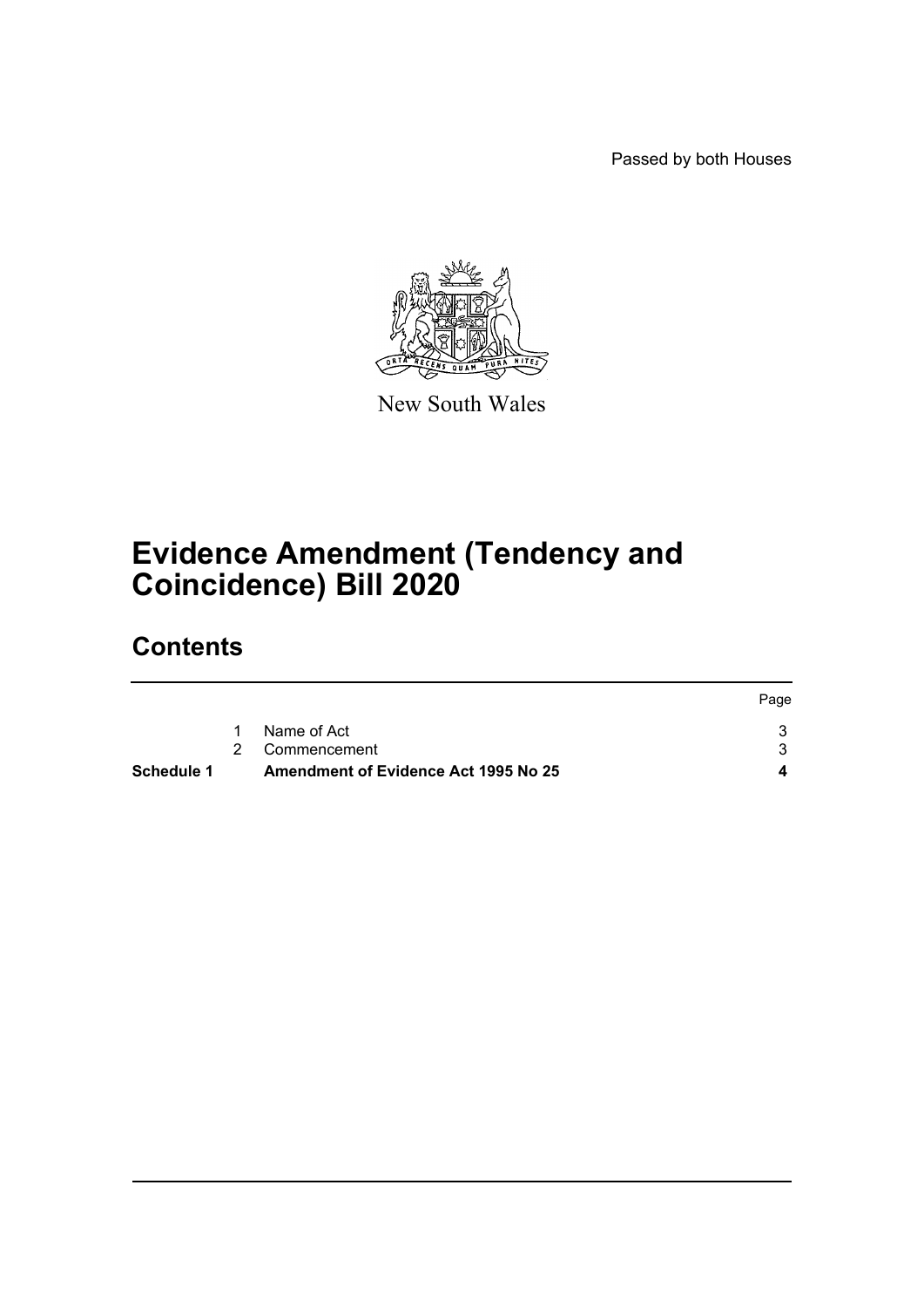*I certify that this public bill, which originated in the Legislative Assembly, has finally passed the Legislative Council and the Legislative Assembly of New South Wales.*

> *Clerk of the Legislative Assembly. Legislative Assembly, Sydney, , 2020*



New South Wales

# **Evidence Amendment (Tendency and Coincidence) Bill 2020**

Act No , 2020

An Act to amend the *Evidence Act 1995* in relation to tendency evidence and coincidence evidence.

*I have examined this bill and find it to correspond in all respects with the bill as finally passed by both Houses.*

*Assistant Speaker of the Legislative Assembly.*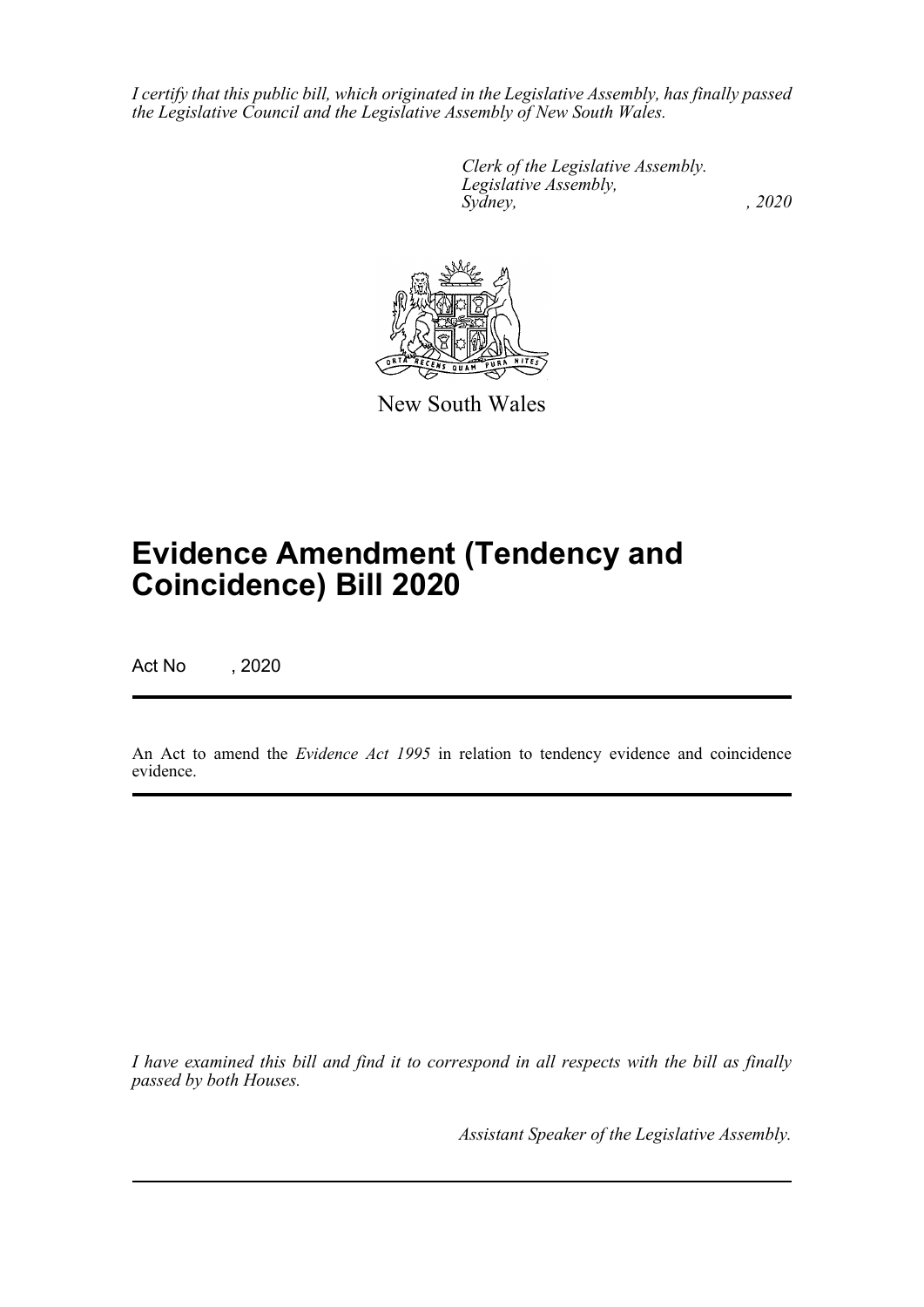# <span id="page-2-0"></span>**The Legislature of New South Wales enacts—**

### **1 Name of Act**

This Act is the *Evidence Amendment (Tendency and Coincidence) Act 2020*.

# <span id="page-2-1"></span>**2 Commencement**

This Act commences on 1 July 2020.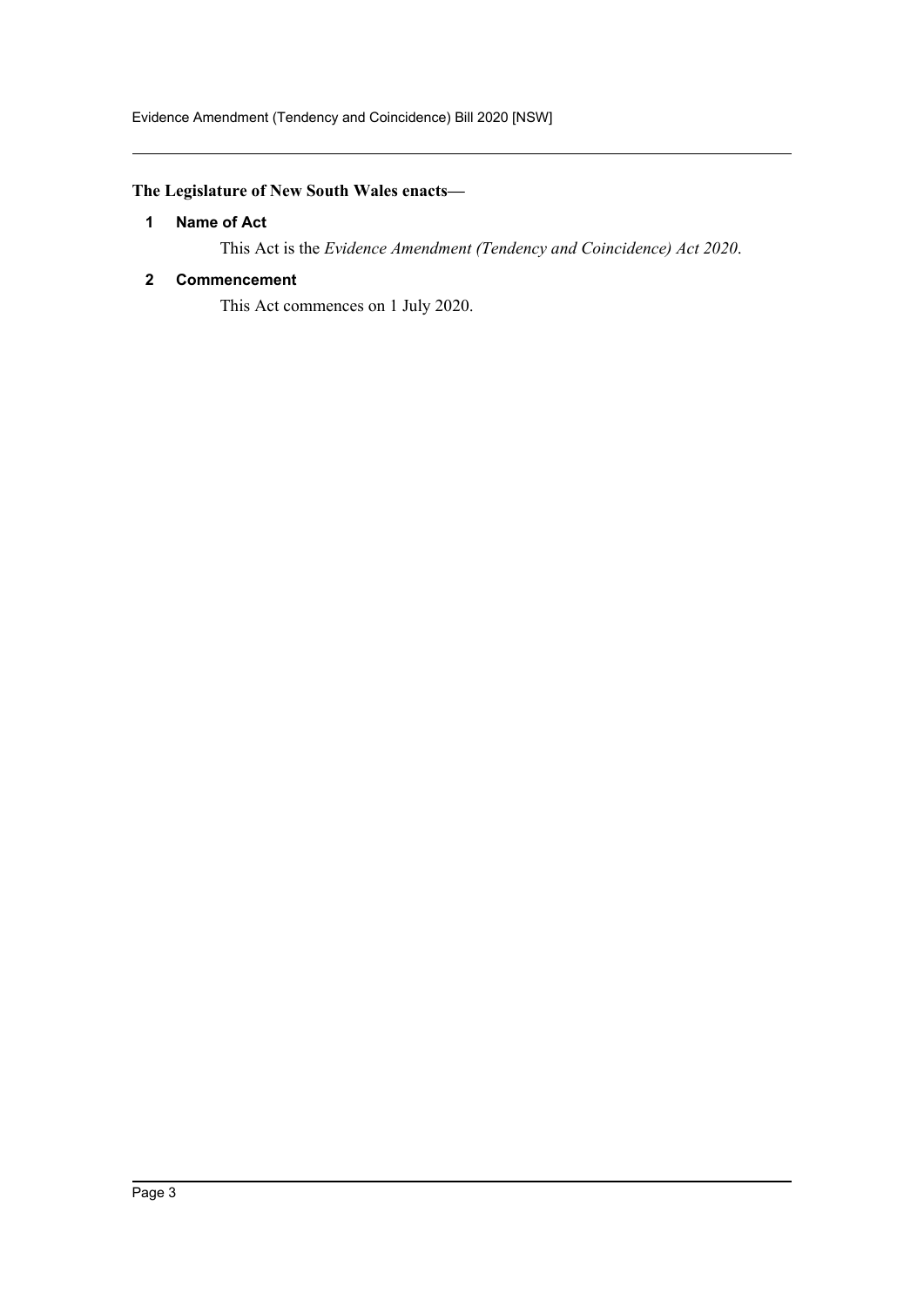# <span id="page-3-0"></span>**Schedule 1 Amendment of Evidence Act 1995 No 25**

# **[1] Section 94 Application**

Insert after section 94(3)—

- (4) To avoid doubt, any principle or rule of the common law or equity that prevents or restricts the admissibility of evidence about propensity or similar fact evidence in a proceeding is not relevant when applying this Part to tendency evidence or coincidence evidence about a defendant.
- (5) In determining the probative value of tendency evidence or coincidence evidence for the purposes of section  $97(1)(b)$ ,  $97A(4)$ ,  $98(1)(b)$  or  $101(2)$ , it is not open to the court to have regard to the possibility that the evidence may be the result of collusion, concoction or contamination.

### **[2] Section 97A**

Insert after section 97—

#### **97A Admissibility of tendency evidence in proceedings involving child sexual offences**

- (1) This section applies in a criminal proceeding in which the commission by the defendant of an act that constitutes, or may constitute, a child sexual offence is a fact in issue.
- (2) It is presumed that the following tendency evidence about the defendant will have significant probative value for the purposes of sections  $97(1)(b)$  and  $101(2)$ 
	- (a) tendency evidence about the sexual interest the defendant has or had in children (even if the defendant has not acted on the interest),
	- (b) tendency evidence about the defendant acting on a sexual interest the defendant has or had in children.
- (3) Subsection (2) applies whether or not the sexual interest or act to which the tendency evidence relates was directed at a complainant in the proceeding, any other child or children generally.
- (4) Despite subsection (2), the court may determine that the tendency evidence does not have significant probative value if it is satisfied that there are sufficient grounds to do so.
- (5) The following matters (whether considered individually or in combination) are not to be taken into account when determining whether there are sufficient grounds for the purposes of subsection (4) unless the court considers there are exceptional circumstances in relation to those matters (whether considered individually or in combination) to warrant taking them into account
	- the sexual interest or act to which the tendency evidence relates (the *tendency sexual interest or act*) is different from the sexual interest or act alleged in the proceeding (the *alleged sexual interest or act*),
	- (b) the circumstances in which the tendency sexual interest or act occurred are different from circumstances in which the alleged sexual interest or act occurred,
	- (c) the personal characteristics of the subject of the tendency sexual interest or act (for example, the subject's age, sex or gender) are different to those of the subject of the alleged sexual interest or act,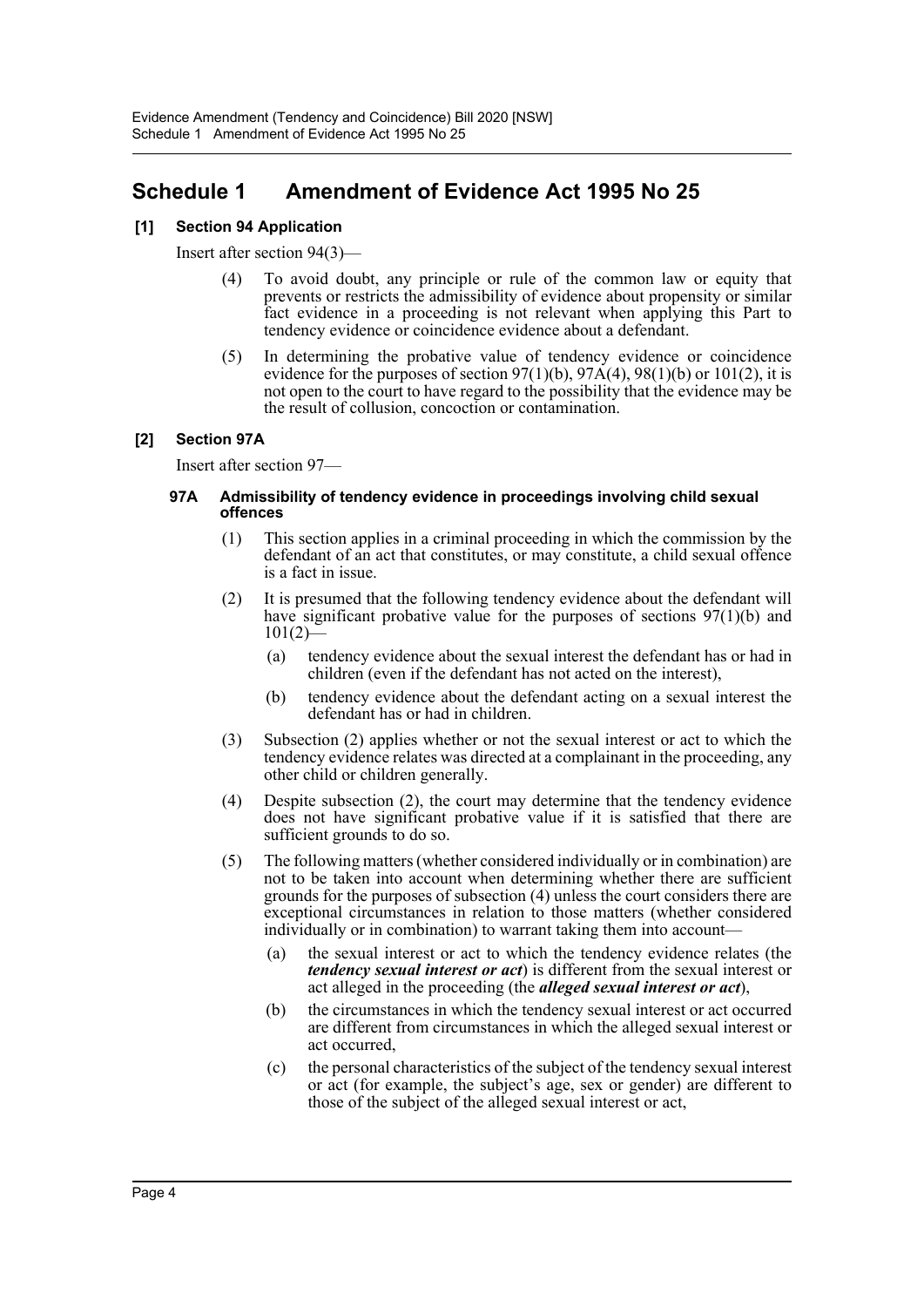- (d) the relationship between the defendant and the subject of the tendency sexual interest or act is different from the relationship between the defendant and the subject of the alleged sexual interest or act,
- (e) the period of time between the occurrence of the tendency sexual interest or act and the occurrence of the alleged sexual interest or act,
- (f) the tendency sexual interest or act and alleged sexual interest or act do not share distinctive or unusual features,
- (g) the level of generality of the tendency to which the tendency evidence relates.
- (6) In this section—

*child* means a person under 18 years of age.

*child sexual offence* means each of the following offences (however described and regardless of when it occurred)—

- (a) an offence against, or arising under, a law of this State involving sexual intercourse with, or any other sexual offence against, a person who was a child at the time of the offence, or
- (b) an offence against, or arising under, a law of this State involving an unlawful sexual act with, or directed towards, a person who was a child at the time of the offence, or
- (c) an offence against, or arising under, a law of the Commonwealth, another State, a Territory or a foreign country that, if committed in this State, would have been an offence of a kind referred to in paragraph (a) or  $(b)$ .

but does not include conduct of a person that has ceased to be an offence since the time when the person engaged in the conduct.

# **[3] Section 98 The coincidence rule**

Insert after section 98(1)—

(1A) To avoid doubt, subsection (1) includes the use of evidence from 2 or more witnesses claiming they are victims of offences committed by a person who is a defendant in a criminal proceeding to prove, on the basis of similarities in the claimed acts or the circumstances in which they occurred, that the defendant did an act in issue in the proceeding.

#### **[4] Section 101 Further restrictions on tendency evidence and coincidence evidence adduced by prosecution**

Omit "the probative value of the evidence substantially outweighs any prejudicial effect it may have on the defendant" from section 101(2).

Insert instead "the probative value of the evidence outweighs the danger of unfair prejudice to the defendant".

#### **[5] Schedule 2 Savings, transitional and other provisions**

Insert after Part 5—

# **Part 6 Provisions consequent on enactment of Evidence Amendment (Tendency and Coincidence) Act 2020**

# **27 Definition**

In this Part—